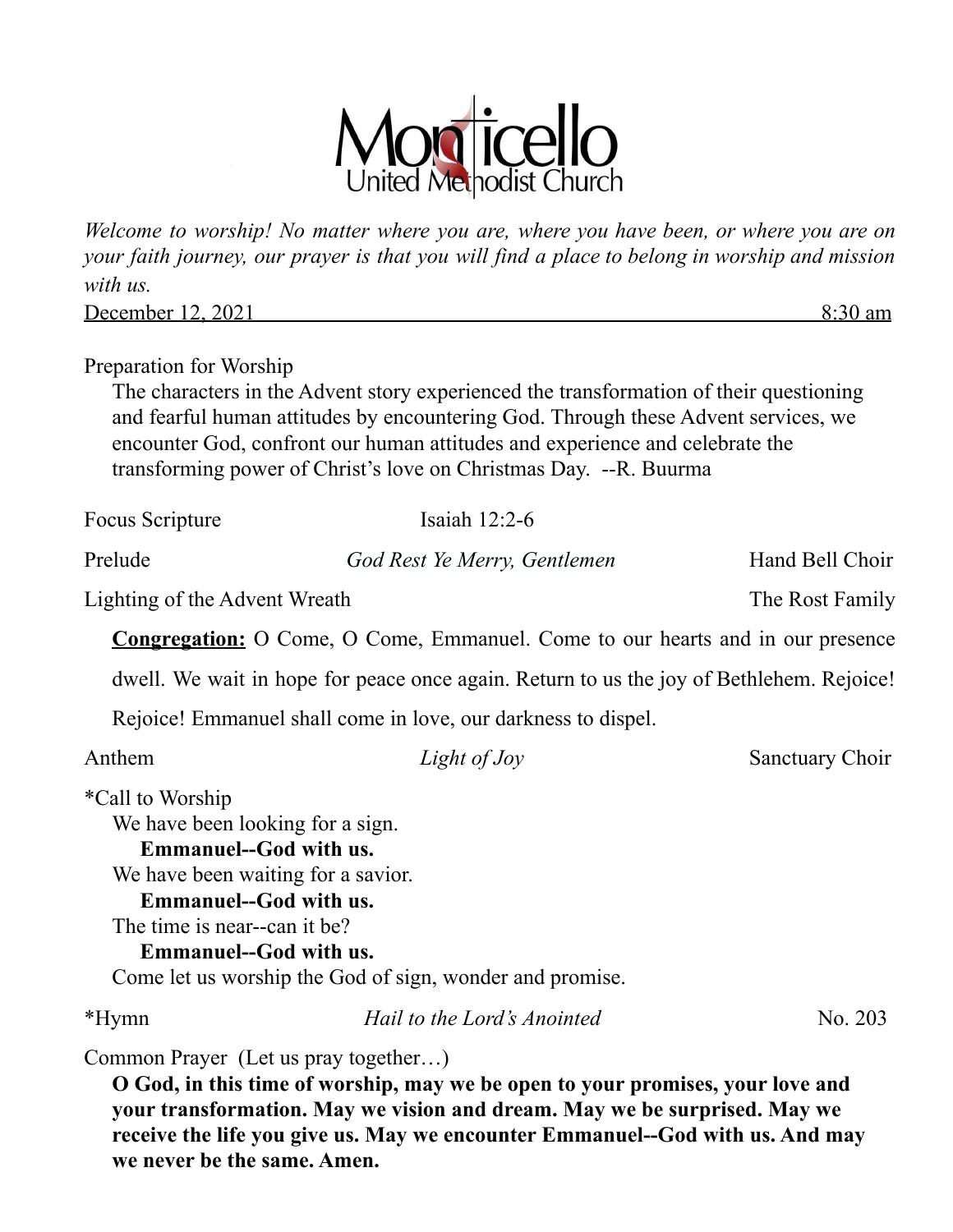Special Music *God Is So Good/Rejoice In the Lord Always* Abby Pilcher, Piano Scripture Matthew 1:18-25 Kid's Time Message *Transformation of Joseph* Pastoral Prayer & Lord's Prayer Sharing of our Gifts and Lives Offertory *Lo, How a Rose E'er Blooming* Arr. Hayes Doxology No. 94 Prayer of Dedication **Loving God, in thankfulness and praise for the gift of a child born to us, receive our tithes and offerings. Receive our hearts also, that we may live as those touched by your great gift. Amen.** Hymn *Joseph Hymn*

Announcements

**Benediction** 

Go forth with a dream in your soul and a song in your heart, knowing that God's promises are always fulfilled. **Amen!**

Postlude *Masters In This Hall* Arr. Edwards

## Our Staff:

Pastor: Kathy Bueker Sweet Office Manager: Mary Catherine St. John Director of Music: Kathy Brown Director of Family Ministries: Melanie Burger

*1495474*

Office--217-762-2579 office@monticelloumc.com Rev. Kathy Cell--815-370-3039 2020 East Washington, Monticello, IL www.monticelloumc.com https://www.facebook.com/groups/237998406251361 Office Hours--Monday-Thursday 9 am - 12 noon Live Radio Broadcast 8:30 a.m. WCZQ 105.5 FM Worship: 8:30a in person and Facebook Live 10:45a in person